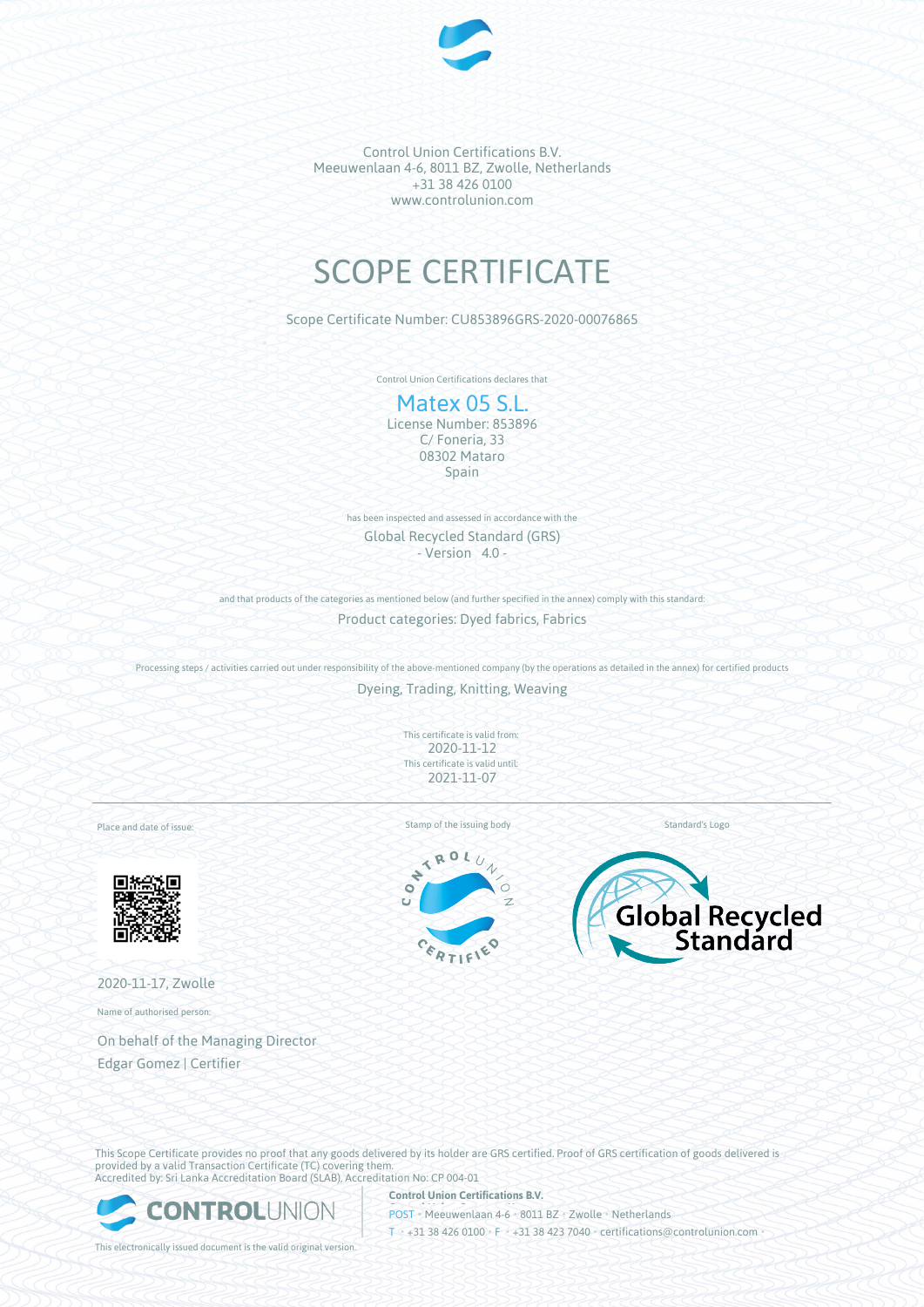

#### Control Union Certifications B.V. Meeuwenlaan 4-6, 8011 BZ, Zwolle, Netherlands +31 38 426 0100 www.controlunion.com

## **Matex 05 S.L. Global Recycled Standard (GRS)**

Products Annex to certificate no. CU853896GRS-2020-00076865 In specific the certificate covers the following products:

| <b>Product category</b><br><b>Product details</b> |                 | <b>Material composition</b>            | Label grade             |  |
|---------------------------------------------------|-----------------|----------------------------------------|-------------------------|--|
| <b>Dyed fabrics</b>                               | Knitted fabrics | 11.0% Conventional Polyester           | Pre & Post-<br>Consumer |  |
|                                                   |                 | 3.0% Conventional Elastane (Spandex)   |                         |  |
|                                                   |                 | 69.0% Recycled Pre-Consumer Polyester  |                         |  |
|                                                   |                 | 17.0% Recycled Post-Consumer Polyester |                         |  |
| Dyed fabrics                                      | Knitted fabrics | 83.0% Recycled Post-Consumer Polyester | Post-Consumer           |  |
|                                                   |                 | 17.0% Conventional Elastane (Spandex)  |                         |  |
| Fabrics                                           | Knitted fabrics | 17.0% Recycled Pre-Consumer Polyester  | Pre & Post-             |  |
|                                                   |                 | 69.0% Recycled Post-Consumer Polyester | Consumer                |  |
|                                                   |                 | 11.0% Conventional Polyester           |                         |  |
|                                                   |                 | 3.0% Conventional Elastane (Spandex)   |                         |  |

Products made with Organic fibers are also certified to the Organic Content Standard or Global Organic Textile Standard.

Place and date of issue:



2020-11-17, Zwolle

Name of authorised person:

On behalf of the Managing Director Edgar Gomez | Certifier